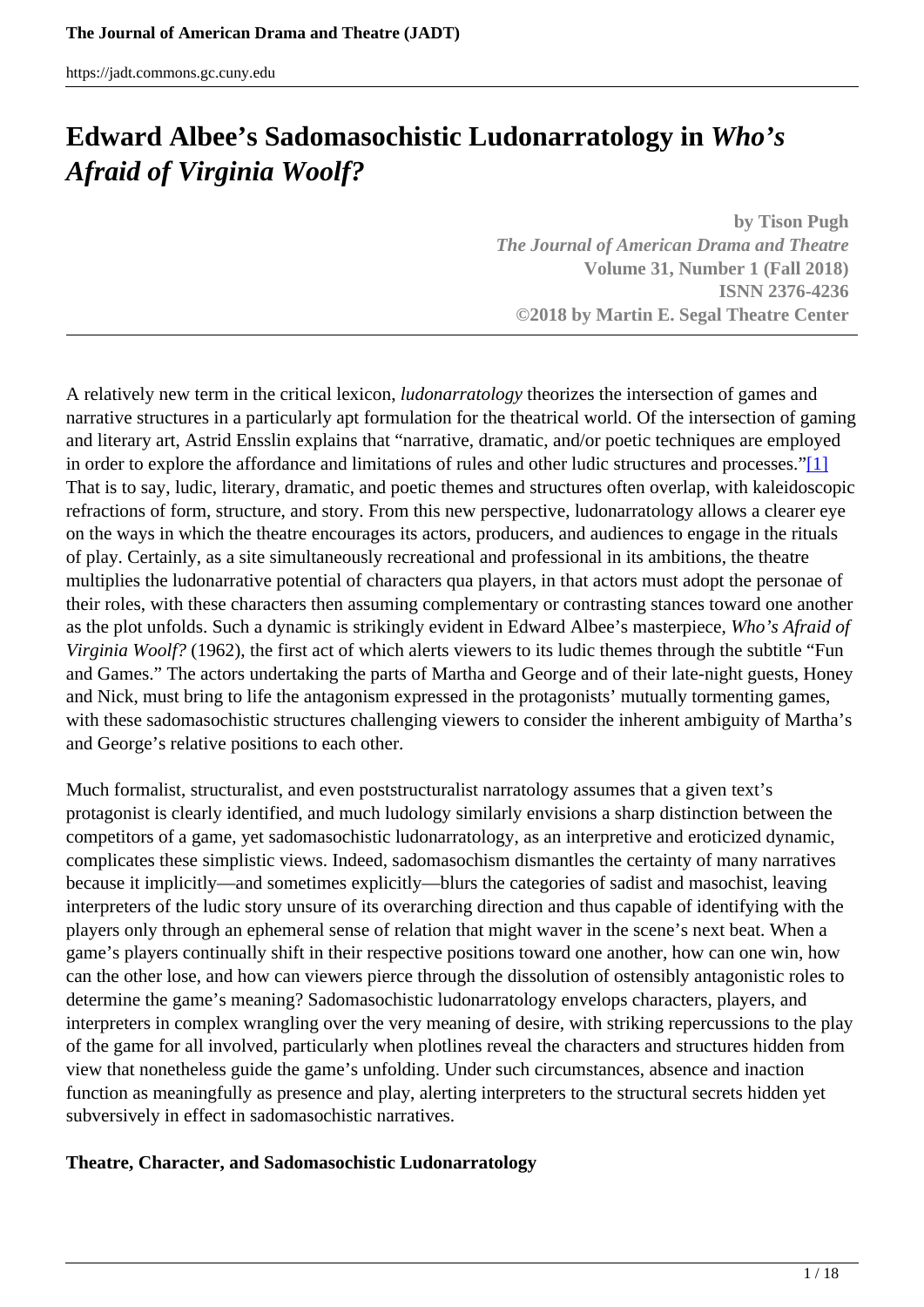As a whole, the theatre creates a ludic world in and of itself, one that is defined by its lexicon of play, in which playwrights pen plays brought to life by actors playing roles. The theatrical experience is by definition an immersive one, and Sebastian Domsch posits the necessity of immersion for ludonarrative experiences: "Playing games and reading fiction are both activities that involve the temporal and partial neglect of knowledge in order to function."[2] We know the gameworld differs from the real world, but it proceeds apace into the ludonarrative pleasures at hand. Beyond this creation of a playful zone, the theatre approximates a game in the tension between the guidelines of performance codified in a script and the inherent potential to disrupt these expectations. Building on Elizabeth Bruss's foundational work in literary ludonarratology, Lynda Davey theorizes that theatrical narratives exhibit ludic features both in the interactions of playwrights and spectators and in the additional elements introduced through the narrative's inherent performativity, which must be realized by actors, mise-en-scène, lighting and other requisite elements of a theatrical production.[3] Blanket statements about the theatre's ludic aspects cannot cover all plays and all performances, yet sufficient overlap between theatre and game arises for ludonarratology to illuminate their mutual pleasures. Surely Tom Bishop is correct in his statement that "one does not need a fully worked-out theory of the nature and place of play in human life to perceive or discuss the ludic in drama." $[4]$  It is the objective of this essay, if not to propose a universal theory of drama, to flesh out a theory of sadomasochism in a particular theatrical artifact while suggesting its utility throughout a range of ludonarrative forms.

Games require players, plays require characters, and characters require actors (i.e., players) to play them, with the overlap among these terms highlighting the ludic potential in dramas that stage agonistic and antagonistic relationships among their characters. Many formalist and structuralist theories of narrative envision characters primarily as essential functions of a story deployed to advance its plot, such that they retreat from any sense of organic individuality into a strictly utilitarian position. Aristotle, in his foundational assessment of narrative and drama, asserts that characters must align with a given plot's ambitions: "In the characters too, exactly as in the structure of the incidents, [the poet] ought always to seek what is either necessary or probable, so that it is either necessary or probable that a person of suchand-such a sort say or do things of the same sort."[5] Extending this Aristotelian view, Joel Weinsheimer points to the ways in which narrative structures envelop and thereby erase characters: "As segments of a closed text, characters at most are patterns of recurrence, motifs which are continually recontextualized in other motifs. In semiotic criticism, characters dissolve."[6] Characters become subsumed as their narratives progress, acting in a particular fashion so as to adhere to the expectations of the plotline's unfolding. Both narratives and games are almost universally established upon a bedrock of conflict, and Baruch Hochman pinpoints the utility of antagonism for discerning a given character's motivation and identity: "we tend to think of character—of people, to begin with—in terms of conflict, which may be moral, social, or psychological in nature."[7] Viewers understand the rudimentary structure of many ludonarrative artifacts simply by identifying the characters' relationship to one another through this lens of conflict.

And certainly, such a binary relationship pitting protagonist against antagonist is encoded into the characters of myriad narratives and games, both in the theatre and beyond, such that the assumption of a sharply defined antagonism bleeds into critical perspectives on narratology and interpretation. The binary of protagonist/antagonist, nearly ubiquitous as a narrative and ludic device, predetermines a story's outcomes, as Ronald Jacobs details: "By arranging the characters of a narrative in binary relations to one another, and doing the same thing with the descriptive terms attached to those characters, narratives help to charge social life with evaluative and dramatic intensity."[8] Interpreters can anticipate much of the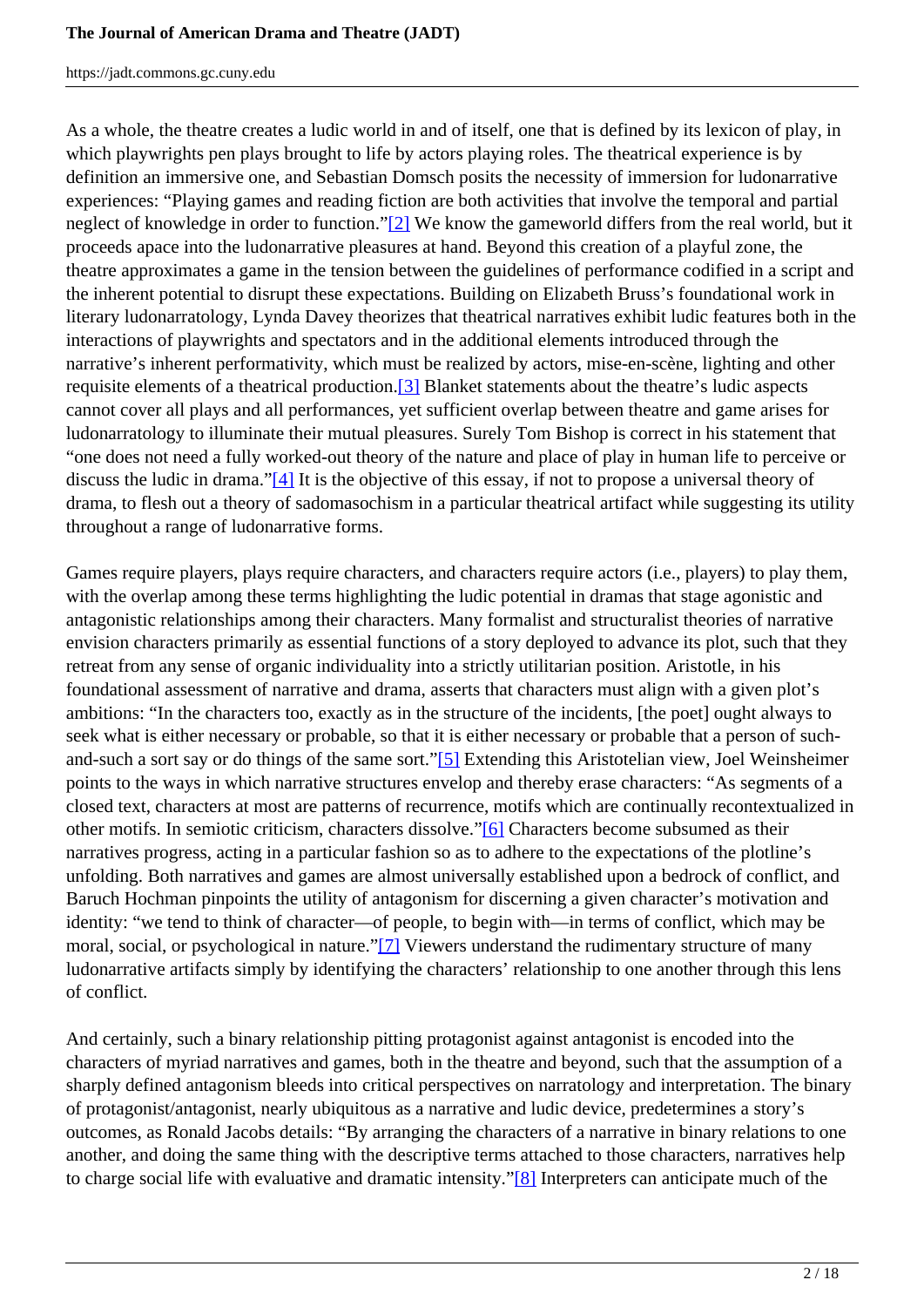developing action of a drama simply by understanding the characters' relationships to one another through the oppositional logic of protagonist versus antagonist, in much the same manner as spectators of a game.

Whereas formalist and structuralist insights into characters focus on their positions in an overarching storyline, poststructuralist insights have expanded an understanding of their necessity beyond the paradigmatic and functionary. James Phelan discerns characters performing in a trifold fashion as mimetic (representing a personality), thematic (representing a central idea), and synthetic (representing a narrative construct).<sup>[9]</sup> The theatre productively complicates the concept of character, and Brian Richardson, in terms similar to Phelan's, argues that dramatic characters fulfill mimetic, formal, and ideological functions, as he further theorizes the necessity of a "performative fourth dimension" in light of the fact that "when a play is enacted on stage, the characters' portrayal by actors can greatly affect the representation and its reception; dramatic representation by its very nature tends to complicate, enhance, or dissolve the unity of a character."[10] A particular character bears the potential to shift markedly when performed, as the actor undertaking this role might strengthen or undermine its defining aspects through the vagaries of performance, and although it is more likely that a performance would alter a character's mimetic features, shifts in its thematic and synthetic functions are possible, too. As Thomas Malaby proposes, games are inherently processual—"Every game is an ongoing process. As it is played, it always contains the potential for generating new practices and new meanings, possibly refiguring the game itself"—with this assessment readily applicable to the ways in which plays and the characters within plays shift according to the codes of performance.[11]

Ludonarrative characters liberated from zero-sum formulations of victory/loss operate within a similar framework, for in these instances they transcend the default archetypal positions of protagonist or antagonist. Typically, to play a game involves seeking to defeat one's opponent yet not concomitantly to view one's opponent as the co-protagonist of this joint endeavor. In many texts, whether ludonarrative or not, the protagonist and antagonist share the goal of victory over the other, no matter how loosely this victory might be defined, with disruptive potential emerging when their wrangling implicitly troubles any narratological assumption of a single protagonist journeying through various plot points to the climax and then concluding with the dénouement. Whereas in many instances the protagonist and antagonist represent simply the flip sides of the same coin, in other circumstances the "protagonist" and the "antagonist" inhabit roles defined by their mutual aggression but also by the potential for their mutual overlap such that the binary dividing them crumbles. For the interpreter of such a ludonarrative artifact, one's sense of kinship with a protagonist is always provisional, and no end of interpretive alliances could be formed with characters assigned an antagonistic position that they nonetheless evade.

As a hermeneutic relevant to desire, narrative, and game, sadomasochism enlightens the fruitful possibilities of disentangling the protagonist/antagonist binary and instead locating characters qua players in fluctuating relationships to one another. At first glance, sadomasochism would appear to represent yet another instantiation of binary logic: sadist versus masochist, in an erotic ritual pitting protagonist versus antagonist under a veneer of cruelty. Indeed, Leopold Sacher-Masoch's foundational text of masochism, *Venus in Furs*, ends explicitly with a moral based on antagonism: the protagonist Severin, humiliated and defeated following his affair with the alluring Wanda, realizes that "woman, as Nature created her and as man up to now has found her attractive, is man's enemy; she can be his slave or his mistress but never his companion."[12] *Venus in Furs* delineates masochistic ritual as a game to be won or lost, yet this is only one potential ending of a sadomasochistic encounter, particularly when the binary of sadist versus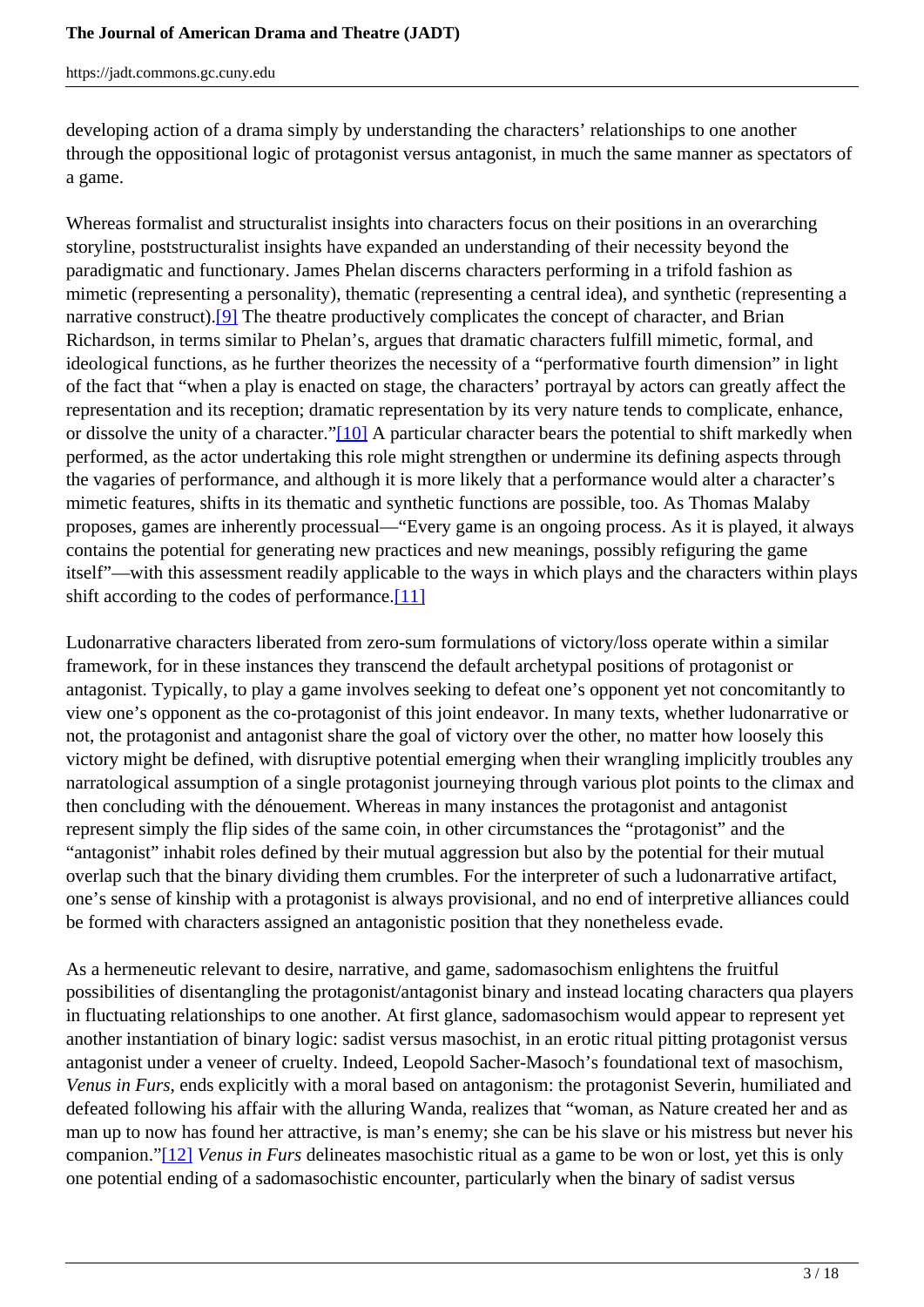masochist is reassessed as a complementary positionality accessible to both players. These archetypal positions need not stand in direct opposition to each other but might instead enable fluctuating, orbiting points of contact. In sadomasochism's most profound contradiction, a masochist typically seeks out a sadist, thereby initiating the scripts that they will fulfill in complementary service to each other, yet in so doing, the masochist, at least implicitly and if only temporarily, assumes the dominant position. In a cashbased, capitalist economy of desire, those who write the checks control the scenarios, even while casting themselves as the abject and pitiable site of desire's unchecked degradations. In this light, sadomasochism shatters the logic of much formalist and structural narratology, for most narratological theories presume a clearly identified protagonist. Within a sadomasochistic framework, the linearity of the protagonist's quest gives way to undulating gyres of desire, with the sadist and masochist contributing unpredictably to the form and structure of the plot.

The narratological aspects of sadomasochism are readily apparent, with Gilles Deleuze, in his iconic work *Coldness and Cruelty*, declaring that both masochism and sadism "tell a story."[13] More so, masochism is inherently dramatic in its roles and staging, with Deleuze outlining its theatrical characteristics: "Masochism is above all formal and dramatic; this means that its peculiar pleasure-pain complex is determined by a particular kind of formalism, and its experience of guilt by a specific story."[14] The masochist and the sadist ostensibly inhabit radically opposed roles yet this presumption falters in its very enunciation, particularly when the masochist initiates the encounter. In these instances, the purported victims orchestrate the erotic episode that concludes with the consummation of their desires, and so masochists and sadists do not stand against each other in fixed poles but engage in endless negotiations about the very meaning of desire, as Deleuze further explains: "Dialectic does not simply mean the free interchange of discourse, but implies transpositions or displacements of this kind, resulting in a scene being enacted simultaneously on several levels with reversals and reduplications in the allocation of roles and discourse."[15] In this manner, sadomasochism, rather than enforcing strict binaries, subverts them, and applying this insight to the ludonarrative realm complicates spectators' understanding both of any game afoot and of the respective positioning of its players.

As a ludonarrative construct, sadomasochism applies particularly well to the theatrical realm, for although in many instances a game's parameters are clearly demarcated, the theatre facilitates a more porous sense of play and game, one in which its players stand on unequal footings. In his description of theatre's *dark play*, Richard Schechner underscores how play dissolves its own borders and how play's protean force summons potentially dangerous situations. The traits of dark play include that it: "(a) is physically risky, (b) involves intentional confusion or concealment of the frame 'this is play,' (c) may continue actions from early childhood, (d) only occasionally demands make-believe, (e) plays out alternative selves."[16] Dark play intriguingly approximates many of sadomasochism's most complex psychological and erotic factors: in the possibility of physical harm; in the unsettling reality of sexual play at hand; in the potential for a sadomasochistic impulse to have its roots in childhood desires; in the dissolution of the construct of "make-believe" through its insistent, brute enactments; and in the sadist's and the masochist's adoption of their roles that allow them to access alternate aspects of their quotidian personas. Schechner further explains: "Dark play occurs when contradictory realities coexist, each seemingly capable of cancelling the other out. . . . Dark play subverts order, dissolves frames, breaks its own rules, so that the playing itself is in danger of being destroyed."[17]

*Who's Afraid of Virginia Woolf?* exemplifies these dynamics, in that the audience must "live in this meaning" of the theatrical experience, as they are simultaneously ensnared in Martha and George's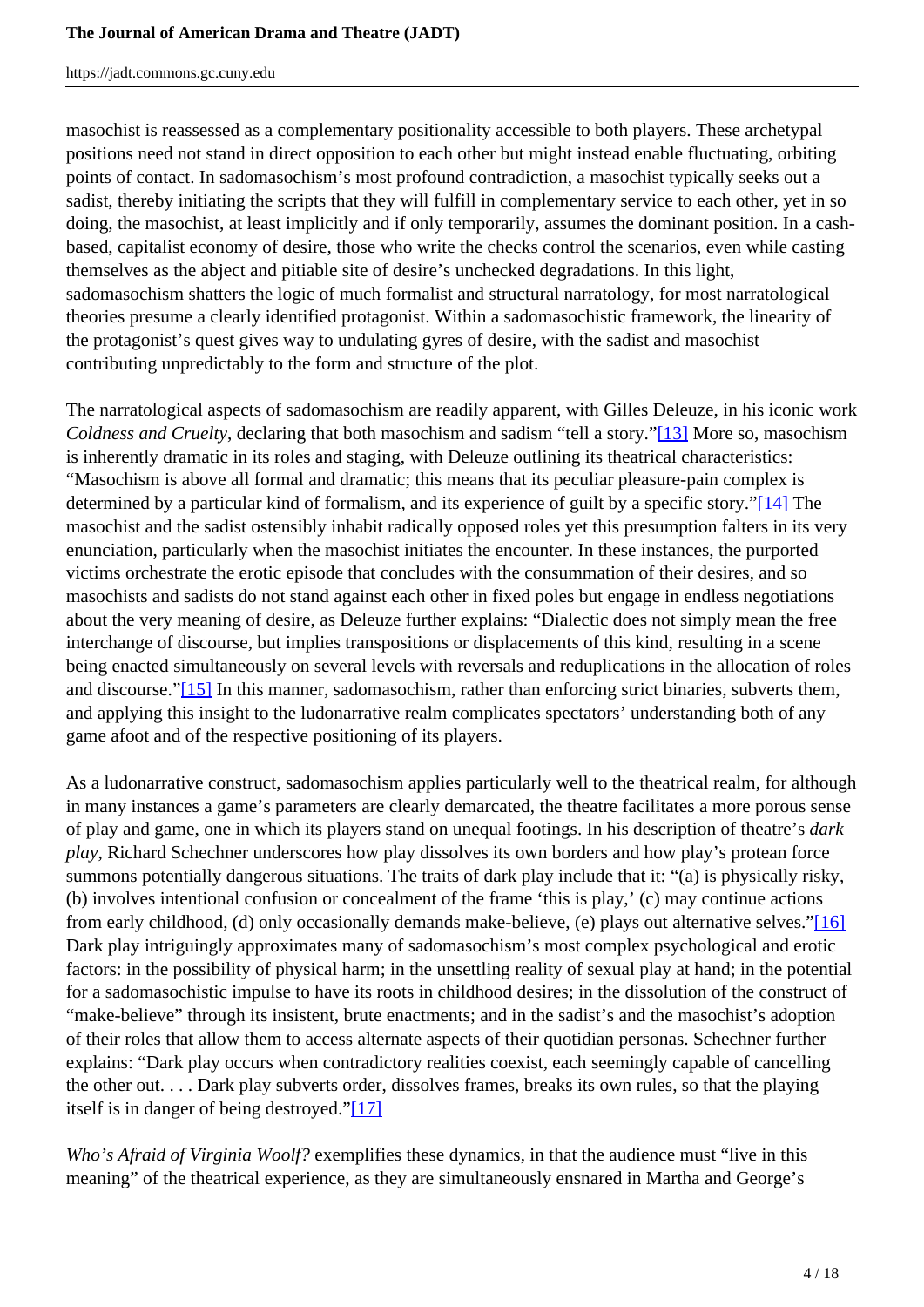sadomasochistic game that expands ever outward, catching Honey and Nick within its web. Narrative and metanarrative merge as Honey and Nick model the audience's reaction, with spectators, watching from the promised safety of their seats, becoming entwined in the unfolding game. As a ludonarratological hermeneutic, sadomasochism disrupts the ostensible clarity of players as adversaries, compelling interpreters to forgo the standard binary of victory/defeat for a looser, more ambiguous sense of the game's boundaries and aims. Martha and George complicate the very meaning of game as they fiercely struggle over their marriage and their phantom child, with Albee collapsing the dualistic force of protagonist and antagonist and leaving only an oscillation of desiring characters in his wake.

# **Martha and George's Sadomasochistic Games**

The plot of Albee's *Who's Afraid of Virginia Woolf?* is stunning in its apparent simplicity: after attending a faculty party, Martha and George host their new acquaintances, Honey and Nick, for a round of drinks. For the three acts of the play—"Fun and Games," "Walpurgisnacht," and "The Exorcism"—Martha and George bicker viciously, frequently ensnaring Honey and Nick in their hostilities, while playing four socalled games: "Humiliate the Host," "Hump the Hostess," "Get the Guests," and "Bringing Up Baby."[18] The titles of these pastimes allude to Martha and George's mutual attempts to humiliate each other, to George's fear of (but potential desire for) cuckoldry, to their joint aggression against Honey and Nick, and to the phantom child that symbolizes their joyless marriage. Each game, C. W. Bigsby notes, "clearly act[s] as a substitute for sexual excitement."[19] With its classic form, adhering to the Aristotelian unities of time, place, and action, *Who's Afraid of Virginia Woolf?* marches inexorably to its conclusion, as Martha and George divulge each other's devastating truths, while their guests both observe this debacle in horror and are conscripted into its play.

As Walter A. Davis avows, "Aggression is the force that structures [*Who's Afraid of Virginia Woolf?*] by ripping through all masks and roles."[20] On the narrative's surface, aggression abounds: Martha's antagonism toward George positions her as the sadist to his masochist, and she inhabits this role with zest and pleasure, reveling in the humiliation she metes out to him. Before proceeding further into this discussion, however, it should be noted that Albee questioned a sadomasochistic interpretation of their marriage, declaring, "I think [Martha and George] love each other very much. It's not an 'S and M' relationship. I mean there's some problems there. They've had a lot of battles, but they enjoy each other's ability to battle."[21] Here Albee appears to envision sadomasochism as incompatible with love, but many would dispute this presumption. Also, Albee graciously conceded to an interviewer pursuing the gender dynamics of his oeuvre, "I don't observe my plays the way you and other . . . critics observe them. I don't think about them in those terms, so I can hardly talk about them that way."[22] As Albee suggests, the fact that he would not discuss his play within a sadomasochistic framework—or likely within a ludonarrative framework as well—does not discount the insights gleaned from these complementary theories.

Martha's sadistic impulses define her character and her relationship with George, particularly when she insults his manhood, pointedly telling Nick and Honey "that maybe Georgie-boy didn't have the *stuff* . . . that he didn't have it in him!" She climactically concludes that he is a "FLOP! A great  $\dots$  big  $\dots$  fat  $\dots$ FLOP!" (210), with her words clearly alluding to his impotent penis. With George symbolically castrated, Martha stands as the more virile of the two, a dynamic further evident when he comments on her masculinity, telling Nick that "Martha is the daughter of our beloved boss. She is his . . . right ball, you might say" (184). Martha agrees, "I'm loud, and I'm vulgar, and I wear the pants in this house because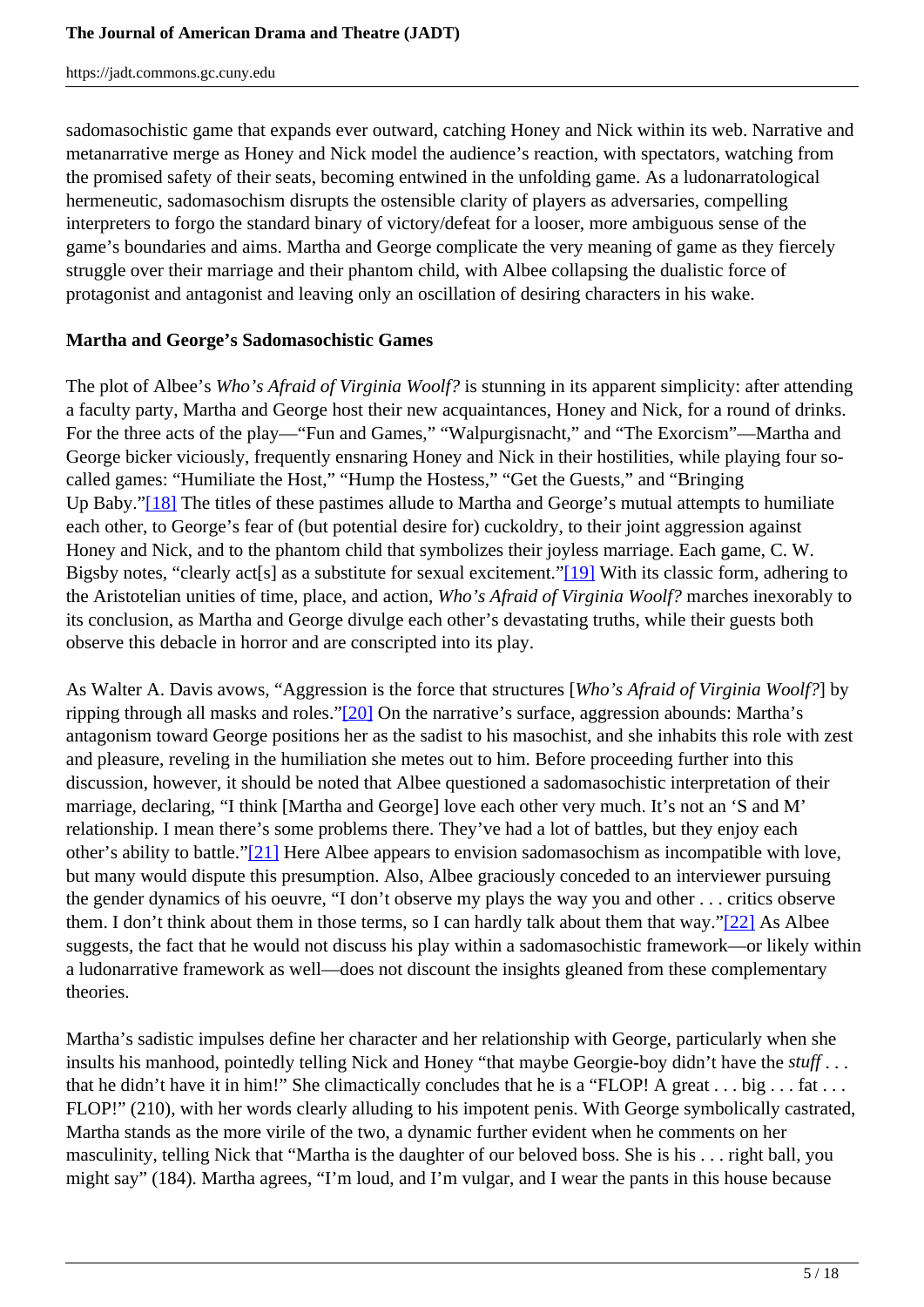somebody's got to" (260). Violence, often staged yet painful in its consequences, belongs in the sadist's repertoire, and Martha recounts an incident of physical abuse when her father was teaching George to box and she sucker-punched him: "I yelled, 'Hey George!' and at the same time I let go sort of a roundhouse right . . . just kidding, you know? . . . and he was off balance . . . he must have been . . . and he stumbled back a few steps, and then, CRASH, he landed . . . flat . . . in a huckleberry bush!" (191). Martha's qualification that she was "just kidding" fractures the binary of play and seriousness, as her punch purportedly launched in jest proves her aggressive physicality with George.

Furthermore, in her role as sadist Martha stands symbolically impervious to penetration of any sort, such that it would appear impossible to act upon her or otherwise to overturn the roles of the sadist/masochist dyad. This aspect of her character is evident in her retelling of her schoolgirl days at "Miss Muff's Academy for Young Ladies." Through this institution's crude yet obvious allusion to female genitalia, Martha synechdochally represents herself through her vagina, as she then explains how she was "revirginized" following her brief marriage to the institution's lawn mower (206). Through the impenetrability of her hymen—registered both in its purported reconstitution following this aborted union and in the phantom child who was never born (and who thus necessitated hymeneal penetration neither in its conception nor in its delivery)—Martha symbolizes the impermeable, imperious woman whose lovers cannot act upon her during even their most intimate encounters.

Deleuze tersely comments, "The masochist is morose," with this assessment applying well to George and his longsuffering, hangdog affect.<sup>[23]</sup> The hapless victim of his wife's sadistic torments, George presents himself as emasculated and metaphorically castrated, acquiescing to her sadistic ploys. When Martha asserts that "*Some* men would give their right arm for the chance" to marry the daughter of a college president, George replies sardonically, "Alas, Martha, in reality it works out that the sacrifice is usually of a somewhat more private portion of the anatomy" (171). George accepts his masochistic role in the play's opening act, yet he resents it as well, telling Nick: "Do you think I like having that . . . whatever-itis . . . ridiculing me, tearing me down, in front of . . . *(Waves his hand in a gesture of contemptuous dismissal)* YOU? Do you think I *care* for it?" (214). Explaining to Nick that he has "been trying for years to clean up the mess I made"—referring to his marriage to Martha—he reveals his coping strategies to be the masochistic triad of "accommodation, malleability, adjustment" (222). In this merciless game in which they have entangled themselves, George relies on a strategy of accommodation, apparently having lost any hope of shifting roles with his tormentor.

Notwithstanding the appearance of Martha and George's oppositional roles as firmly established, Albee adumbrates the inevitable erosion of the sadomasochistic binary. In a crucial revelation of the interlocking and mutually undercutting identities of sadist and masochist, George admits the pretense of their outwardly antagonistic relationship: "Now, on the surface of it . . . it looks to be a kind of knockabout, drag-out affair, on the *surface* of it" (223). Also, at several moments throughout the evening, George stages small rebellions against Martha's sadistic tyranny, pettily insulting her. "Well, that was probably before my *time*" (157), he declares in response to Martha's questions about Bette Davis's films, and when discussing the condition of her teeth, he again needles her about her age (163). Such scenes corrupt the logic of sadomasochism as based upon fixed positions, a theme amplified when Martha delights in George's staged murder of her. He "shoots" her with a gun from which "a large red and yellow Chinese parasol" blossoms, and she asks him, "Where'd you get that, you bastard?" with the stage direction noting she does so with a joyous intonation (192). Indeed, this mock-violent ploy clearly arouses her, as she soon intones, "Yeah . . . that was pretty good. (*Softer*) C'mon . . . give me a kiss," and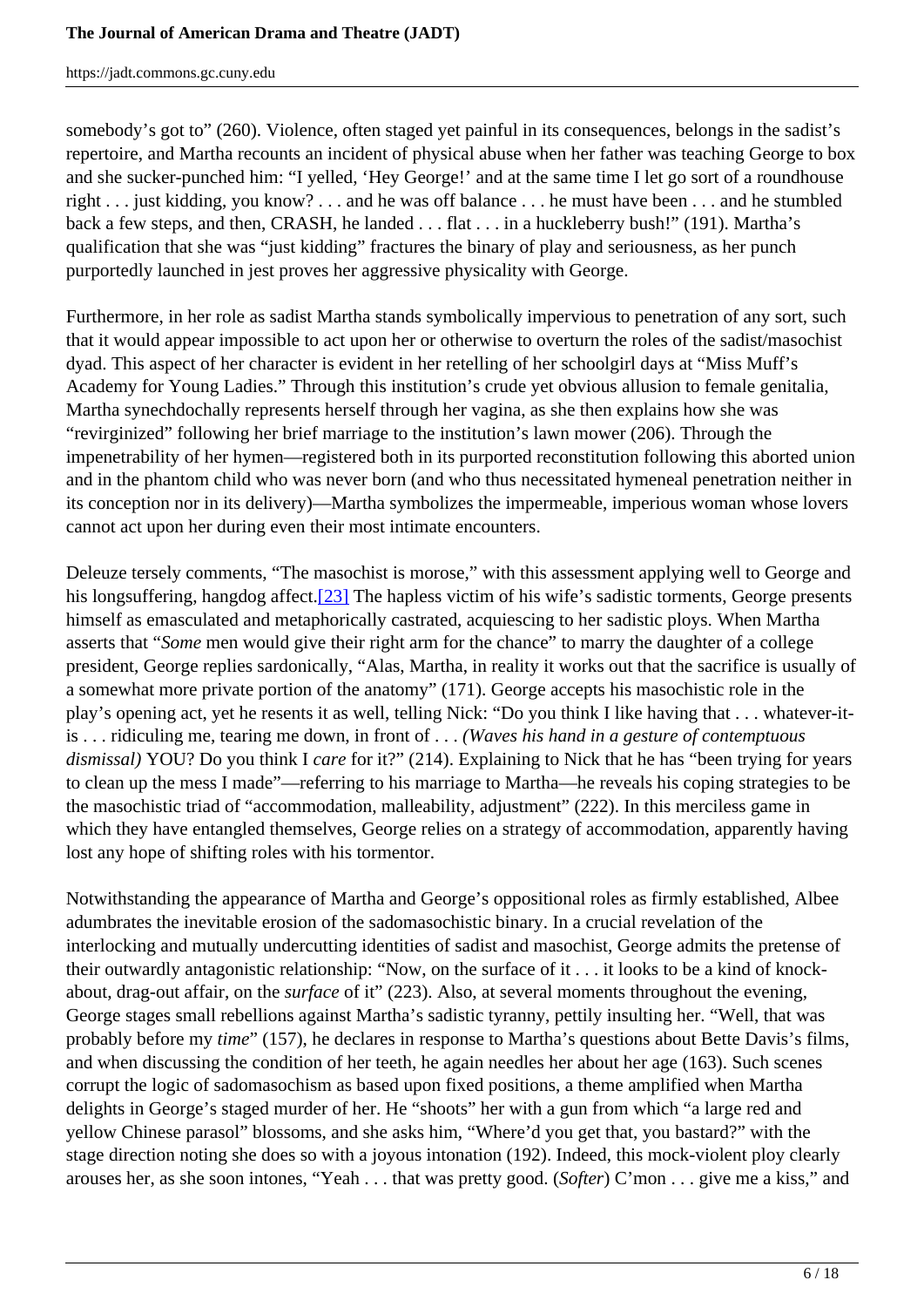then escalates this erotic encounter by placing his hand on her breast (193). George spurns her advances—"What are we going to have . . . blue games for the guests?"—and it is evident that his words wound Martha, as it also evident that he has seized momentary advantage in their sadomasochistic sparring. Martha encourages George to leave aside his masochistic posturing—"I like your anger. I think that's what I like about you most . . . your anger" (162)—yet it is her sadistic treatment of him that sparks his anger, in a repeating circle of abuse and attraction.

The cruelty of Martha and George's game is balanced out by its pleasures, and several moments suggest that George not only approves but enjoys Martha's humiliating tactics, thus pointing to the gratification he finds in their sadomasochistic rituals. In one of her salvos against his masculinity, Martha begins, "George hates Daddy . . . not for anything Daddy's done to him, but for his own . . ."; as her words trail off, the stage directions indicate that George is "*Nodding . . . finishing it for her*" as he then declares "inadequacies" (205). This moment depicts George's participation in his emasculation, his guiding of the sadist who torments him yet does so at his behest. A telling sign that George understands his masochistic role appears in his ready acceptance of cuckoldry, or more accurately, his insistence on his masochistic role such that cuckoldry becomes nearly unavoidable. Adultery and cuckoldry can be likened to a zerosum game in which the lovers win and the cheated-on spouse loses, but George bleaches cuckoldry of its zero-sum dynamics by embracing his masochistic role. When Martha begins seducing Nick, George observes them, with the stage directions indicating not merely his awareness but his enjoyment of his wife's actions: "*George enters . . . stops . . . watches a moment . . . smiles . . . laughs silently, nods his head, turns, exits, without being noticed*" (266). When Martha warns him, "We're going to amuse ourselves, George," he agrees, "Unh-hunh. That's nice." She further cautions, "You might not like it," but he genially accedes, "No, no, now . . . you go right ahead . . . you entertain our guests" (269). This encounter might appear to contribute to the gradual unraveling of the sadomasochistic roles that Martha and George have assumed in their marital games, yet it would be more accurate to observe that they underscore the paradoxical and chimerical intransigence of these positions while also admitting the masochist's latent power.

This theme continues as George refuses to step out of his masochistic role—or in other words, he insists that the game continue despite the fact that doing so might compel Martha to cuckold him—and this refusal ironically highlights his agency in the game through his insistent and unwavering passivity. Indeed, when Martha tries to shock him with her adulterous liaison—"Never mind that. I said I was necking with one of the guests"—George encourages her, "Good . . . good. You go right on" (270). As the scene continues, he soon tells her with a touch of exasperation: "Lord, Martha, if you want the boy that much . . . have him . . . but do it honestly, will you? Don't cover it over with all this . . . all this . . . footwork" (272). George insists on his masochism in this scene, insists that his wife cuckold him, and in so doing, asserts the agency latent in passivity by ascribing this agency to his wife's staged desires. In such moments, sadomasochism undercuts the presumed telos of ludology in the victory/defeat dyad, for George's victory over Martha would arise in his refusal to abandon his status as masochist, thus compelling her to remain in her sadistic and cuckolding role despite her hesitance to assert her dominance to this degree. For Martha, any ostensible victory over George by cuckolding him would entail a latent acknowledgment of the force of his passivity, and for George, his erotic defeat through his wife's betrayal would entail the cuckold's ultimate victory in the pleasure of abjection.

The fluctuating erotics of cuckoldry are further confused by George's expressed desire not to be cuckolded, evident when he recognizes Nick as a threat and cautions him, "You realize, of course, that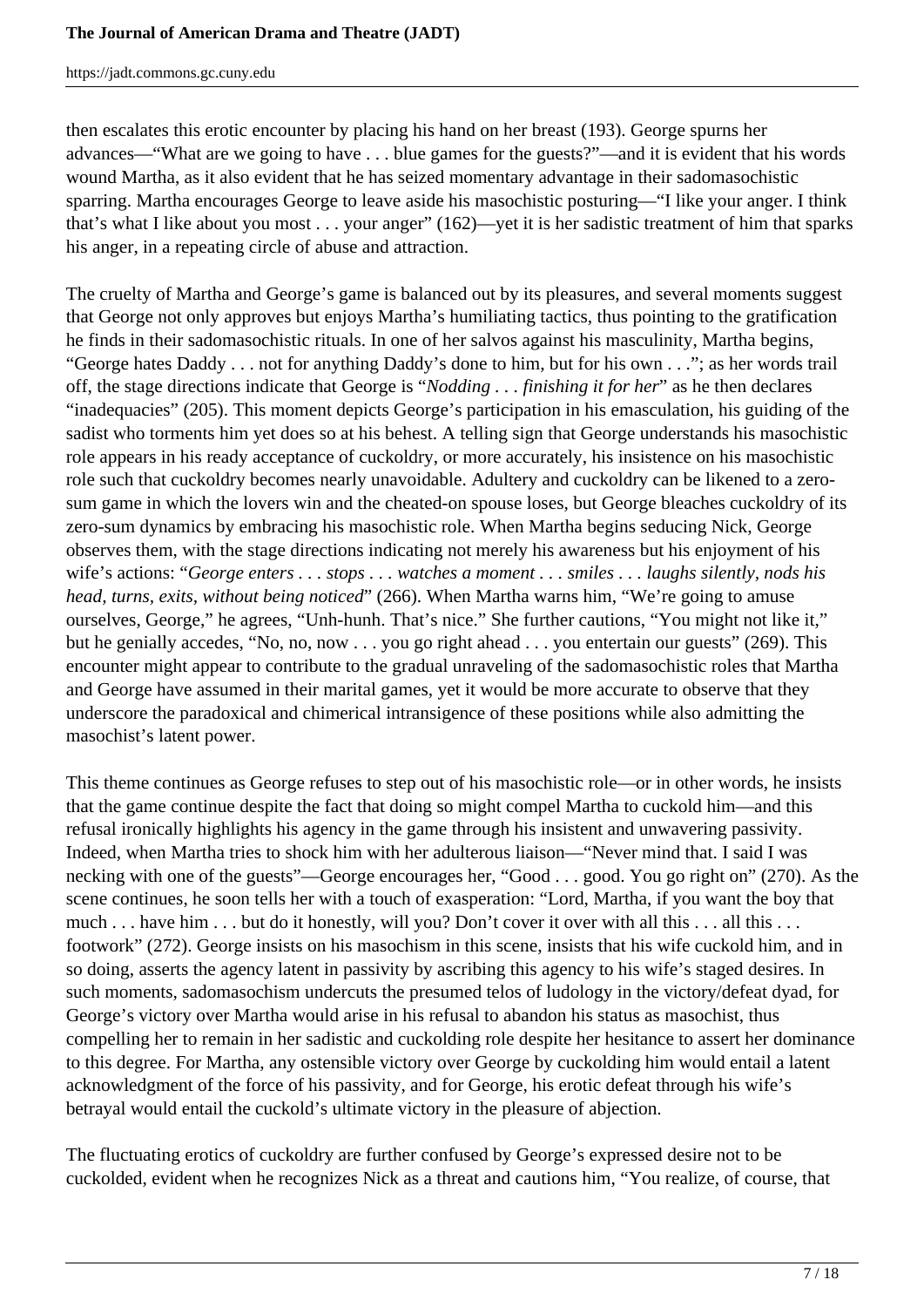I've been drawing you out on this stuff, not because I'm interested in your terrible lifehood, but only because you represent a direct and pertinent threat to my lifehood, and I want to get the goods on you" (228). In her reading of the play's homosocial dynamics, Clare Virginia Eby proposes that Albee "shows how competitive masculinity sustains marriage," further positing that the playwright depicts the manner in which "homosocial rivalry serves to underwrite heterosexual stability."[24] George seeks to preserve the sanctity of his union with Martha while simultaneously pushing her to cuckold him through his insistent masochistic posturing. The games of "Humiliate the Host," "Hump the Hostess," and "Get the Guests" would appear to necessitate varying strategies to achieve their eponymous objectives, but Martha and George's sadomasochistic marriage effectively responds to the shifting ludic engagements of the evening, for it is the very adaptability of the sadomasochistic dyad that proves its utility in each round of their evening of games.

The play's façade of sadist versus masochist cracks further at numerous points, as Martha and George expose the contradictions inherent in the sadomasochistic dyad. In a striking exchange, George acquiesces to his masochistic role as Martha confesses her exhaustion with sadism:

GEORGE: You can sit there in that chair of yours, you can sit there with the gin running out of your mouth, and you can humiliate me, you can tear me apart . . . ALL NIGHT . . . and that's perfectly all right . . . that's OK. . . .

MARTHA: YOU CAN STAND IT!

GEORGE: I CANNOT STAND IT!

# MARTHA: YOU CAN STAND IT!! YOU MARRIED ME FOR IT!!

*(A silence)*

GEORGE (*Quietly*): That is a desperately sick lie.

## MARTHA: DON'T YOU KNOW IT, EVEN YET?

GEORGE (*Shaking his head*): Oh . . . Martha.

MARTHA: My arm has gotten tired whipping you. (257-58)

In many ways, this scene represents the critical crux of interpreting Martha and George's sadomasochistic relationship, and thus of interpreting the play as a whole: is Martha correct that George married her precisely for her sadistic talents, of which even she has grown tired, or is he correct that such an allegation is a "desperately sick lie"? It is noteworthy that these lines come shortly after a moment of domestic harmony between the two, when Martha compliments George: "It's the most . . . life you've shown in a long time," to which he genially replies, "You bring out the best in me, baby" (256). In this moment of concord, masochist and sadist agree on their mutually satisfying relationship, yet such a moment cannot last given the pressures of their relationship based on the pleasure of conflict.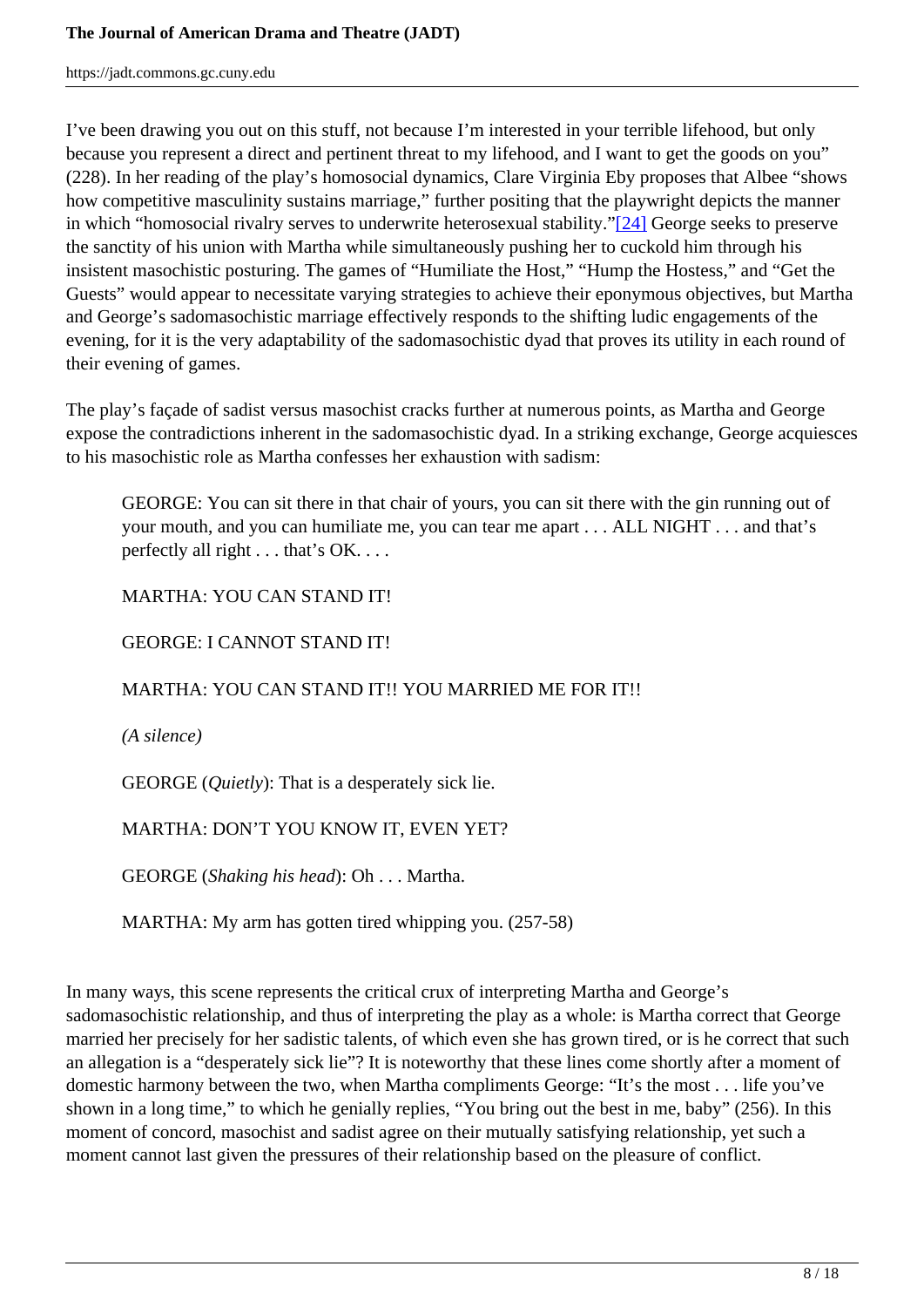As Martha and George's games entangle Honey and Nick, the audience witnesses the interpretive disarray created by sadomasochism, for this young couple can neither comprehend nor meaningfully participate in their hosts' ludic pastimes. Nick disavows any masochistic tendencies in himself, declaring to George that "I just don't see why you feel you have to subject *other* people to it" (215). He also states that "flagellation isn't my idea of a good time," although he concurs when George suggests that he "can admire a good flagellator . . . a real pro" (215). Honey and Nick denounce the games their hosts are playing: "I don't like these games," Honey intones, with Nick agreeing, "Yeah. . . . I think maybe we've had enough of games, now" (249). Significantly, Nick understands that any games he plays with George and Martha are unwinnable, that their ludic structures preclude meaningful intervention by outside agents. When George demands Nick's response to his mock declension of "good, better, best, bested," Nick explicates his host's rhetorical trap: "All right . . . what do you want me to say? Do you want me to say it's funny so you can contradict me and say it's sad? Or do you want me to say it's sad so you can turn around and say no, it's funny. You can play that damn little game any way you want to, you know!" (175). As a ludic experience, sadomasochism establishes a framework that obscures rather than enlightens, and although Nick stumbles upon this truth early in the storyline, he is unable to extricate his wife and himself from the evening's dark play. George, speaking with feigned awe, approves of Nick's perceptiveness—"Very good! Very good!" (175)—yet Nick's comprehension of the game's traps does not allow him to participate in it and simply emphasizes his role as a bystander ensnared in events beyond his ken.

One of the chief tactics in this sadomasochistic game that further destabilizes the identities of its players arises in its allegorical registers, for both the audience and Honey and Nick must pierce through the veil of Martha and George's blurred accounts of their desires and their lives. In this vein, when George plays "Get the Guests," he attacks Honey and Nick with an allegorical account of their marriage—"Well, it's an allegory, really—probably—but it can be read as straight, cozy prose . . . and it's all about a nice young couple who come out of the Middle-west. It's a bucolic you see" (250)—as he proceeds to describe Honey and Nick's marriage and its discontents. According to the stage directions, George ends this part of the game "*abruptly and with some disgust*," as he concludes, "And that's how you play Get the Guests" (254). In its doubling of storylines, allegory surrounds a deeper truth with an outer fictional layer, but George ultimately strips the outer layer from the inner, revealing the couple's humiliating secrets inside. Allegory aligns with ludic sadomasochism in this exchange, for the positions of sadist and masochist establish an interpretative valence for the game that are then radically deconstructed as the game evolves. As allegory encourages interpreters to digest the narrative before them, it also corrupts the potential of interpretation, for the poles of interpretation inevitably shift, and often they do so in light of the savage strategies of the game afoot.

As Albee's conjoining of ludonarrative sadomasochism with allegory corrupts the antagonistic positionality of characters as players, so too does his storyline obscure essential players from view, cloaking their significance to the game's play and resolution. In particular, the allegorical surface of *Who's Afraid of Virginia Woolf?* obscures the role of Martha's father as the instigator of the play's dysfunctional games. This man, never depicted onstage, lurks in the background of Martha and George's marriage, with the couple both haunted by his influence and employing him as a totemic weapon. Owing to these inescapable and tortuous family dynamics, they act as children perpetually stunted by living in this man's shadow, such as when Martha says, "I'm firsty," with the stage direction stressing that she is "*Imitating a tiny child*" (164). George plays along, calling her his "little yum yum" (213) and suggesting that he will make "a gweat big dwink" for her, his "little mommy" (185). With the epithet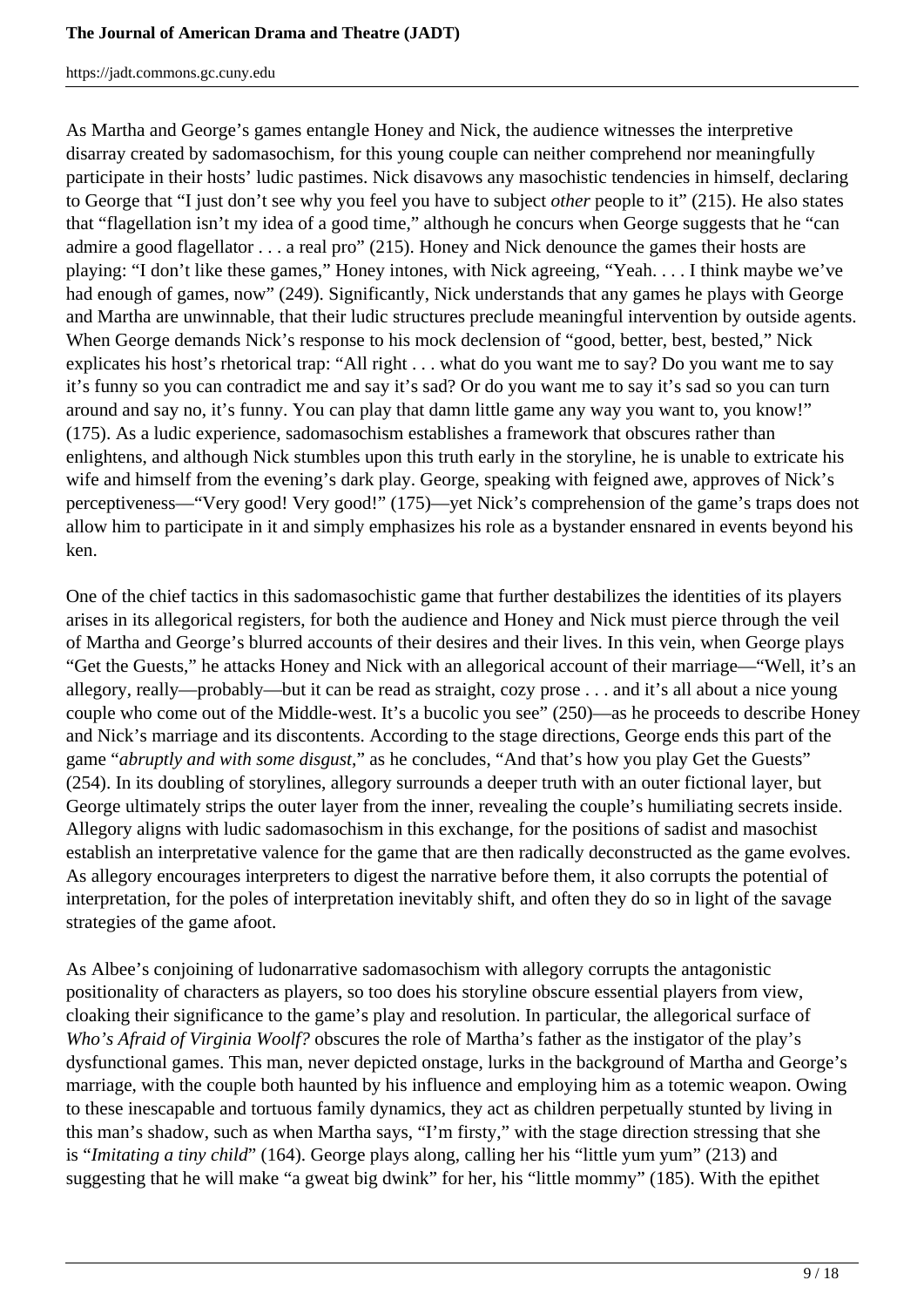#### **The Journal of American Drama and Theatre (JADT)**

https://jadt.commons.gc.cuny.edu

"little mommy," George creates the paradox of an infant parent, one who ostensibly bore him yet who remains preternaturally young and dependent on him for nurturing.

Contrasted with these images of Martha and George as developmentally crippled, Martha's father represents the player who cannot be played against, the character absent from the narrative yet critical to its narrative structure, for his actions have sparked the play's plot. Martha and George's marriage and even George's career have been ordered to his measure; likewise, Martha and George would not have met Honey and Nick if not for his intervention, as George reminds his wife: "If your father didn't set up these goddamn Saturday night orgies all the time" (158). In defending her invitation to Honey and Nick despite the lateness of the hour, Martha avers, "Because Daddy said we should be nice to them, that's way," as she then repeats this rationale in quick succession (160). Enhancing this theme, Albee establishes Martha's father as an allegorical representation of an arbitrary and callous deity, not just her father but The Father. George states sardonically, "He's a god, we all know that" (170). In Martha's account of her father—"Jesus, I admired that guy! I worshipped him . . . I absolutely worshipped him. I still do" (206)—Albee deploys the ambiguity between "Jesus" as a mild exclamation and as a direct address, allowing the conflation between her human father and the Christian deity to deepen the play's allegorical consideration both of intergenerational and of marital family dynamics.

And thus a key critical crux in interpreting *Who's Afraid of Virginia Woolf?* emerges in the meaning of a character who shapes the plot but who cannot be held accountable for his actions, who eludes the binary both of antagonist and protagonist and of sadist and masochist while sparking the antagonism that necessitates some sort of resolution. Although one might presume the father/Father corresponds with the sadist—and in Albee's play it is Martha's father whose psychic force traumatizes the couple—Deleuze details how this father figure embodies masochistic desire:

So when we are told that the character who does the beating in masochism is the father, we are entitled to ask: Who in reality is being beaten? Where is the father hidden? Could it not be in the person who is being beaten? . . . What the subject atones for is his resemblance to the father and the father's likeness in him: the formula of masochism is the humiliated father.[25]

Aligning Martha's father with George admits a perverse logic to the psychosexual dynamics unfolding throughout this torturous evening: Martha avenges herself against the patriarchal authority that controlled her life to the extent of annulling her first marriage and "revirginizing" her, and George allows himself to be humiliated in the effort to humiliate the father who orchestrated his humiliation. Such an interpretation gives psychological clarity to a play whose fraught emotional dynamics have long enthralled viewers, yet the shifting tides of sadomasochism complicate even this logic. As the poles of sadist and masochist inevitably shift, so too must any allegorical vision of Martha's father as the antagonist of their marital game.

This dynamic is evident in the fact that, as much as Martha's father stands as the narrative's invisible character, the omnipotent father who haunts and directs the players' actions, George reveals that this figure can also be strategically deployed in his games with Martha. To invoke the father is to invoke his uncontestable authority, as in George's cool reply to Martha's request for a "big sloppy kiss":

GEORGE (*Too matter-of-fact*): Well, dear, if I kissed you I'd get all excited . . . I'd get beside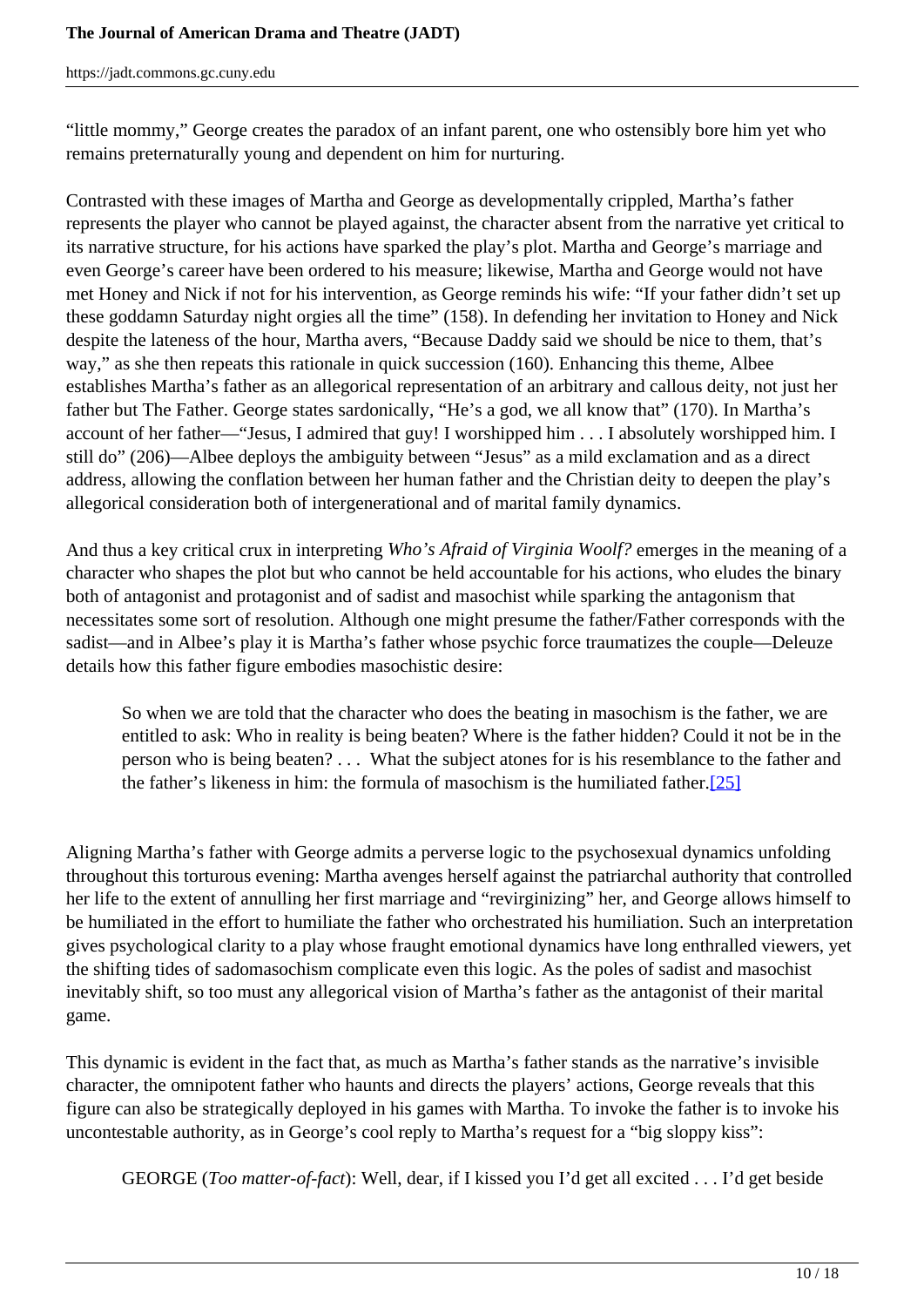myself, and I'd take you, by force, right here on the living room rug, and then our little guests would walk in, and . . . well, just think what your father would say about *that*. (164)

George evades Martha's demands for affection, and even in this early moment of the play, destabilizes the sadomasochistic binary upon which their relationship is presumably established. The father/Father is thus a conscriptable character within their antagonistically ludic marriage, one who may be deployed to advance their individual strategies while standing removed from the play at hand.

For a drama with only four characters, it is striking that two additional absent fathers contribute to its plotline, with George's and Honey's fathers similarly entering the narrative as spectral figures whose influence cannot be evaded. George tells Nick of an incident in which a boy—presumably George himself—accidentally killed his father, with George recalling the aftermath of the fatal car accident: "And in the hospital, when he was conscious and out of danger, and when they told him that his father *was*  dead, he began to laugh, I have been told, and his laughter grew and he would not stop" (218). George escapes his father's influence by this man's untimely death, with his hysterical laughter indicating his liberation from this patriarchal regime and an incipient panic induced by this newfound freedom. Nick says of Honey's father that he "was a man of the Lord, and he was very rich," detailing this man's rise to fame and his accumulation of wealth: "He spent God's money . . . and he saved his own" (226). In these paternal storylines, the fathers direct their children's and their in-laws' lives, constraining their choices and identities, such that the father must be surpassed in the quest for self-determination. The marital game, Albee suggests, cannot be played only by wife and husband, for they are ensnared in erotic rituals established by the preceding desires of the patriarchy. The childlessness of both couples then emerges as a definitive rebuff of patriarchy's claim to futurity, with the children forever scarred by the previous generation ending this game that cannot be won. As Lee Edelman provocatively argues, "The Child . . . marks the fetishistic fixation of heteronormativity: an erotically charged investment in the rigid sameness of identity that is central to the compulsory narrative of reproductive futurism."[26] Within the fictions of Albee's play, the couples' joint childlessness represents an anti-erotic strategy in the overarching sadomasochistic game that constitutes the American family, as they deny the Father's power by cutting off the roots of social reproduction.

The play's final game—"Bringing Up Baby"—thus illuminates the potential of a ludic escape from the ruts of familial disharmony. Whereas Martha and George's sadomasochistic games allow for some ambiguity in its strategies, the game concerning their phantom child requires their mutual and strict adherence to its rules. This child symbolizes both the pleasure and the hollowness of their marriage, yet many viewers have expressed disbelief over this aspect of Albee's play, such that he defended his choice, declaring that "it always struck me as very odd that an audience would be unwilling to believe that a highly educated, sensitive, and intelligent couple, who were terribly good at playing reality and fantasy games, *wouldn't* have the education, the sensitivity, and the intelligence to create a realistic symbol for themselves. To use as they saw fit."[27] The phantom child imbues their marriage with meaning as it also establishes rules for their interactions. By mentioning the child to Honey and Nick, Martha corrupts the game, piquing George's anger: "I mean, you can make your own rules . . . you can go around like a hopped-up Arab, slashing away at everything in sight, scarring up half the world if you want to. But somebody else try it . . . no sir!" (257). And whereas sexuality provokes eddies of humiliation and desire in their marital games that prove mutually satisfying, if also fraught, Martha appears truly to torment George by suggesting that he is not the father of their phantom child. "He's not completely sure it's his own kid," she impugns, as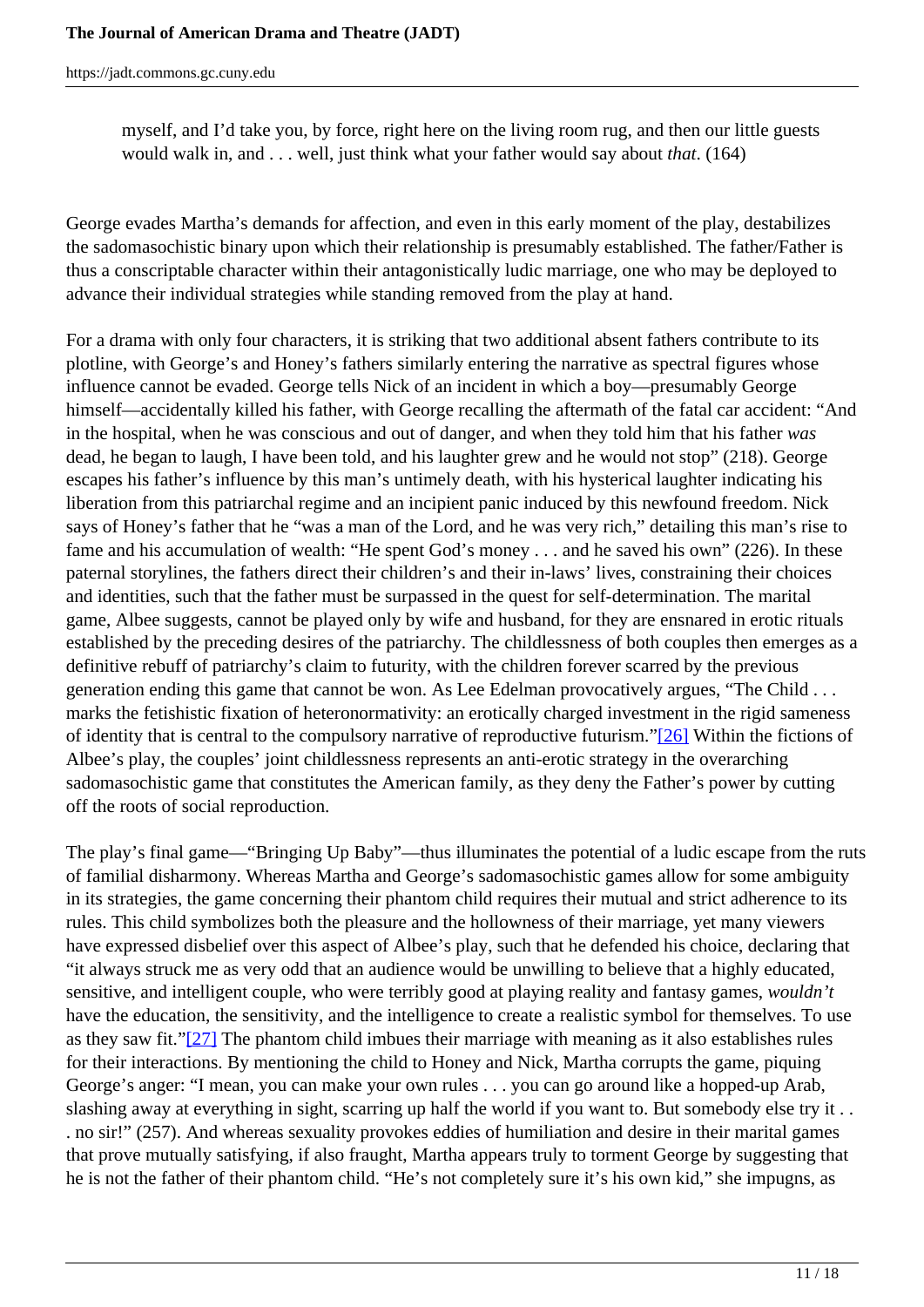George replies in shock, "My god, you're a wicked woman" (202). Even within the realm of fantasy, in which George could be envisioned if not as a virile lover then at least as a genial father, Martha portrays him as impotent to the point that he could not ejaculate the phantom seed of a nonexistent child.

The promise of anti-futurity, registered in the refusal to cede to the Father's authoritarian impulses, entails the end of Martha and George's game. Some critics have viewed *Who's Afraid of Virginia Woolf?* as ultimately conservative in its sexual politics, as evident in Rachel Blau Duplessis's observation that in the play's conclusion, "the humiliated, weak, unsuccessful man is shown to be stronger than the brutal, emasculating woman. The family problems are solved not by investigating their ultimate source . . . but by regulating family relations in a highly normative manner."[28] From another perspective, however, their sadomasochistic marriage fractures the meaning of traditional gender roles, and through their nonexistent offspring, they have radically reformulated the meaning of family and of narrative closure. Complementing this sadomasochistic reading of the play, it is worthwhile to note that George repeatedly refers to Martha's and his phantom child as a "little bugger" (201, 210), with this deft allusion to sodomy further highlighting the fruitlessness of their marriage. Indeed, several critics have viewed Albee's play as a queer allegory. Richard Schechner excoriates it as "perverse and dangerous," declaring that its theme of "sexual perversity [is] there only to titillate an impotent and homosexual theatre and audience."[29] Sky Gilbert avows that George is a "gay man . . . with certain obvious, stereotypical gay characteristics" and that Martha "is really a part for a drag queen."[30] John Clum acknowledges the potential for this queer allegory but argues in contrast, "In a way, it's a good thing for gay men that [Albee] didn't [write queer scenes]; for a gay *Who's Afraid of Virginia Woolf?* would also be antigay."[31] These various, contradictory readings testify to the protean force of a queer subtext in Albee's play, one that corresponds well with its themes of sadomasochism and anti-futurity that, to some degree, transcend the genders of the roles. For in the end, Martha and George's childlessness is the only effective strategy available to them in their jointly sadomasochistic struggle against the Father, a battle that has left them emotionally hollowed yet capable still of feeling, a condition aptly encapsulated in Martha's assessment of their icy tears: "I cry alllll the time; but deep inside, so no one can see me. I cry all the time. And Georgie cries all the time, too. We both cry all the time, and then, what do we do, we cry, and we take our tears, and we put 'em in the ice box, in the goddamn ice trays *(Begins to laugh)* until they're frozen" (273). The play's conclusion may suggest a slight thaw in their frozen interiors, but the sadomasochistic strains of their marriage and their family hinders any such interpretations from fully recuperating their lives into the range of the heteronormative.

Within Albee's ludonarrative assessment of the American family and its discontents, the pleasure of Martha and George's marriage arises in their games, as Martha divulges in a rare statement of her affection for her husband: "who keeps learning the games we play as quickly as I can change the rules; who can make me happy and I do not wish to be happy, and yes I do wish to be happy. George and Martha: sad, sad, sad" (277). This enigmatic dynamic, evident in the shifting poles of sadist and masochist that embody a core logic that simultaneously falters in its enunciation and enactment, leaves Nick and Honey unsure of how to interpret a marital game that they uncomfortably observe but cannot decipher: "Hell, I don't know when you people are lying, or what," Nick resignedly declares (283). The ultimate game against the Father, Martha and George's sadomasochistic rituals allow them the pleasure of a game that can never be declared, such that it must end when the one inviolate rule is crossed, as George tells Martha: "You broke our rule, baby. You mentioned him . . . you mentioned him to someone else" (307). As Jesper Juul posits of games and their rules, "rules can cue the player into imagining a world," an apt assessment of the ways in which Martha and George's rules animate their marriage.[32]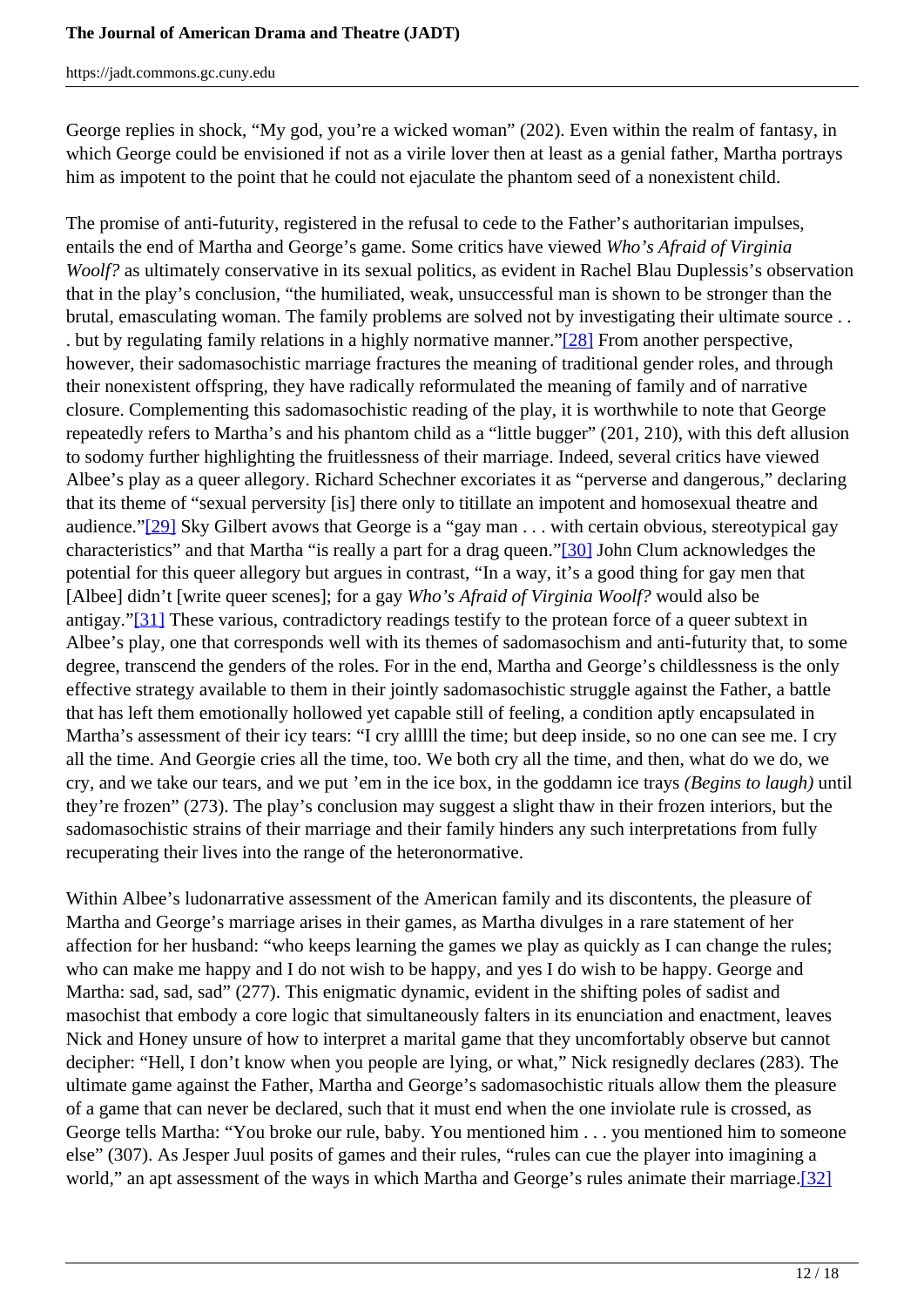Within the rule structure they have created, to speak of the game is to destroy it, yet it is only through speech that Martha and George can enact their rage against an exterior force that has corrupted the very core of their being. Within this instance of sadomasochistic ludonarrativity, the enemy within is the enemy without, with Martha and George striking blindly at themselves, at their guests, and at Martha's father, playing a marital game that undulates in its play and strategies yet builds to a climax of a child who will never be born, and thus of a Father who cannot initiate another round of the game against Himself through his children.

## **Ludonarrative Theatre and the Masochistic Audience**

As Martha and George's marriage demonstrates, sadomasochism illuminates the ways in which hostile play diffuses other, often more threatening acts of violence, providing a release mechanism through the ludic structures implicated by desire. On a narrative level, these dynamics affect the development of the play's characters, and on a metanarrative level, they affect the play's audiences as well. Certainly, Albee envisioned *Who's Afraid of Virginia Woolf?* as ensnaring the audience to the point that they are actively involved in the psychological carnage depicted on stage. In an interview with Matthew Roudané, Albee detailed how conflict and aggression stand at the heart of the dramatic experience: "All drama goes for blood in one way or another. . . . Sometimes the act of aggression is direct or indirect, but it is always an act of aggression. And this is why I try very hard to involve the audience. . . . I want the audience to participate in the dramatic experience. . . . If the drama succeeds, the audience is *bloodied*."[33] Following this compelling image of a bloodied audience, Albee proceeded to explain how viewers must participate in the theatrical experience:

If audiences approach the theatre . . . and are willing to participate; if they are willing to have the status quo assaulted; if they are willing to understand that the theatre is a live and dangerous experience—and therefore a *life-giving force*—then perhaps they are approaching the theatre in an ideal state and that's the audience I wish I were writing for.[34]

Theatre as a "live and dangerous experience" entails the dissolution of the border between stage and seats, the eradication of the safe space of viewing through the crumbling of the "fourth wall" that never existed except in the imagination of performers and viewers who desired it. An art form that bloodies, Albee's ludic theatre positions the audience as the masochist to the narrative's unfolding, enduring the discomforting storyline for the sake of the ultimate edification of its experience. And further aligned with masochism, playgoers initiate the sadomasochistic scripts of the theatre by purchasing their tickets, proving both their power within its commercial economy while also submitting to the powerlessness of their positions in their darkened seats.

What sadomasochism shares with Albee's sense of ludonarrative drama is the possibility for a safe space that feels unsafe, for the heady illusion of danger that unfolds within an ultimately protected milieu. Numerous theorists have demarcated play's mercurial flirtations with danger, such as in Clifford Geertz's classic study of Balinese cockfights, in which the illicit nature of this play, coupled with its potential to reopen and exacerbate latent hostilities, underscores the fact that games cannot always be marshaled into pre-authorized temporal and spatial boundaries.[35] So too with sadomasochism, in its erotic, its narrative, and its ludonarrative incarnations: it is only "play," yet it is play that allows conflicts to be waged between partners that destabilize their relative positions to each other. The sadist, the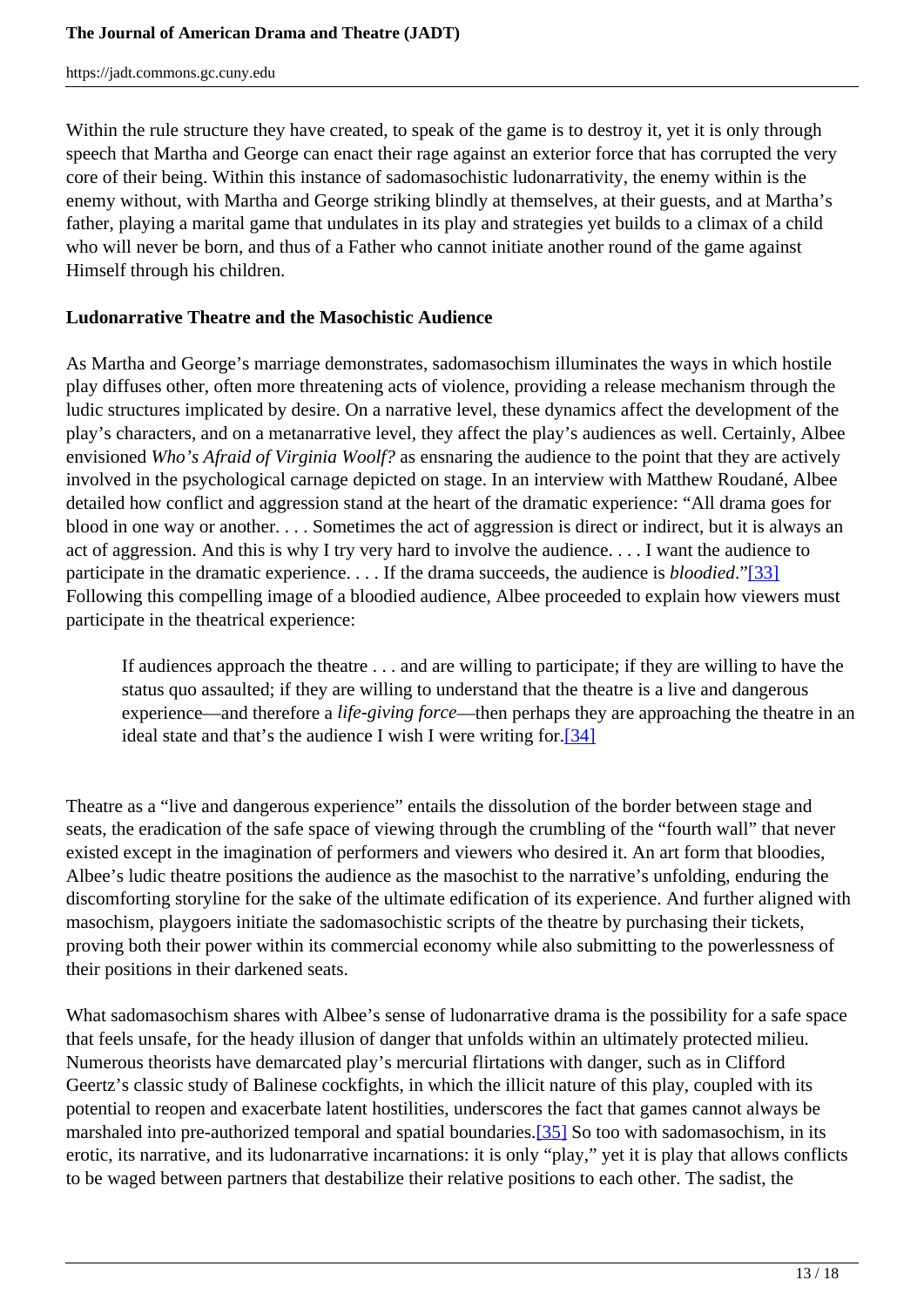masochist, and the complementary roles they inhabit inevitably bleed out from any attempt to cordon "play" from the reality of the ludonarrative event, and any observer of these interactions must likely become implicated as well, for there is no safety in simply observing, as Honey and Nick demonstrate in their blindsided reactions to Martha and George's vicious games.

And from this vantage point, sadomasochism serves as a particularly apt hermeneutic for thinking through ludonarratology's structures and secrets. Games require players, objectives, and rules governing their interaction, with narratives similarly necessitating characters pursuing an objective while observing various strictures (whether those of realism or fantasy or any other genre). Sadomasochism tweaks these paradigms and reminds players and interpreters alike that structures hide secrets. A sadomasochistic permutation of ludonarrativity may, in many instances, be designed to withhold pertinent structural information—missing characters, undeclared rules, self-destructive strategies—that undermine the promise of the text's telos. The game ends, as all games and all texts must, but only through the dissolution of key elements in light of the oscillating enactment of desires that plague a plot with aporias that ironically grant it its foundational meaning. For George and Martha, this aporia coheres in the image of the Father, yet the play of sadomasochistic ludonarrativity cannot be delimited to this one invisible antagonist. As it breaks the borders between characters and their desires, between audience and the perceived events, the game brews a heady concoction of desires that enable the players' identities to fracture and to unite against an Other with whom one could not otherwise contend, for both Albee's savaged characters and his bloodied audiences.

**Tison Pugh** is a professor in the Department of English at the University of Central Florida. His recent books include *The Queer Fantasies of the American Family Sitcom*, *Precious Perversions: Humor, Homosexuality, and the Southern Literary Canon*, and *Truman Capote: A Literary Life at the Movies*.

[1] Astrid Ensslin, *Literary Gaming* (Cambridge: MIT Press, 2014), 6.

[2] Sebastian Domsch, *Storyplaying: Agency and Narrative in Video Games* (Berlin: De Gruyter, 2013), 27.

[3] Lynda Davey, "Communication and the Game of Theatre," *Poetics* 13 (1984): 5-15, at 10. For Bruss's foundational study, see "The Game of Literature and Some Literary Games," *New Literary History* 9.1 (1977): 153-72.

[4] Tom Bishop, "Shakespeare's Theater Games," *Journal of Medieval and Early Modern Studies* 40.1 (2010): 65-88, at 67. Bishop offers a strong reading of Shakespeare as a ludologist.

[5] Aristotle, *Poetics I*, trans. Richard Janko (Indianapolis, IN: Hackett, 1987), 20.

[6] Joel Weinsheimer, "Theory of Character: *Emma*," *Poetics Today* 1 (1979): 185-211, at 195.

[7] Baruch Hochman, *Character in Literature* (Ithaca, NY: Cornell University Press, 1985), 51.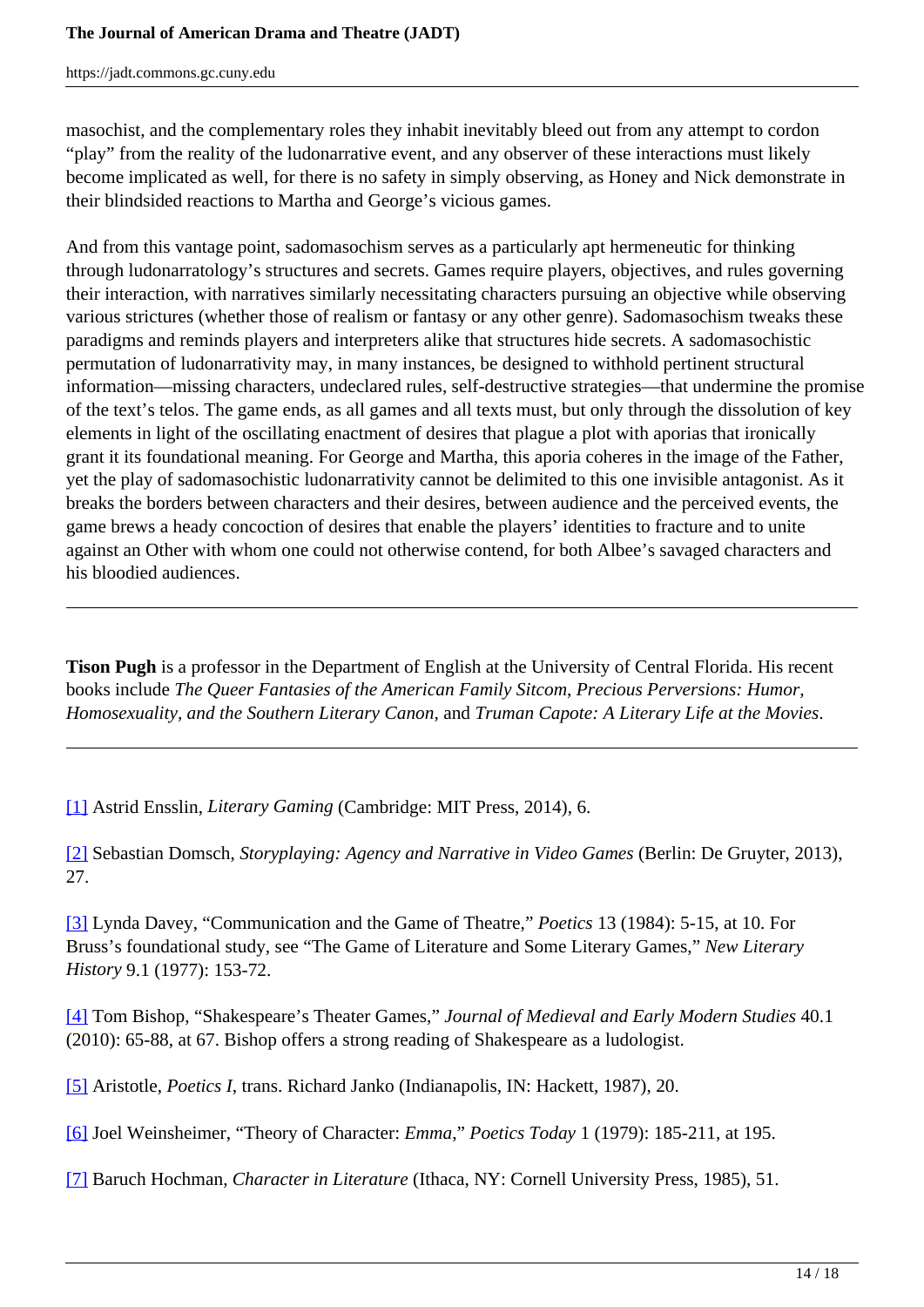[8] Ronald Jacobs, "The Narrative Integration of Personal and Collective Identity in Social Movements," *Narrative Impact: Social and Cognitive Foundations*, ed. Melanie Green, Jeffrey Strange, and Timothy Brock (Mahway, NJ: Lawrence Erlbaum, 2002), 205-28, at 216.

[9] James Phelan, *Narrative as Rhetoric: Technique, Audiences, Ethics, Ideology* (Columbus: Ohio State University Press, 1996), 29, and *Living to Tell about It* (Ithaca, NY: Cornell University Press, 2005), 20.

[10] Brian Richardson, "Beyond Poststructuralism: Theory of Character, the Personae of Modern Drama, and the Antinomies of Critical Theory," *Modern Drama* 40 (1997): 86-99, at 95.

[11] Thomas Malaby, "Beyond Play: A New Approach to Games," *Games and Culture* 2.2 (2007): 95-113, at 102.

[12] Leopold von Sacher-Masoch, *Venus in Furs*, in *Masochism* (New York: Zone Books, 1991), 141-293, at 271.

[13] Gilles Deleuze, *Coldness and Cruelty*, in *Masochism* 7-138, at 130-31. It should be mentioned that Deleuze argues against the possibility of sadomasochism, deriding it as "pseudomasochism" (124) and as a "semiological howler" (134).

[14] Gilles Deleuze, *Coldness and Cruelty*, 109.

[15] Gilles Deleuze, *Coldness and Cruelty*, 22.

[16] Richard Schechner, "Playing," *Play and Culture* 1 (1988): 3-19, at 14.

[17] Richard Schechner, "Playing," 12-13.

[18] Edward Albee, *Who's Afraid of Virginia Woolf?* in *The Collected Plays of Edward Albee, 1958-1965* (New York: Overlook Duckworth, 2007), 149-311; cited parenthetically, with all italics and capital letters in the original.

[19] C. W. Bigsby, "*Who's Afraid of Virginia Woolf?* Edward Albee's Morality Play," *Journal of American Studies* 1.2 (1967): 257-68, at 261.

[20] Walter A. Davis, *Get the Guests: Psychoanalysis, Modern American Drama, and the Audience* (Madison: University of Wisconsin Press, 1994), 214.

[21] Philip C. Kolin, ed., *Conversations with Edward Albee* (Jackson: University Press of Mississippi, 1988), 187.

[22] Kamal Bhasin, "Women, Identity, and Sexuality: An Interview with Edward Albee," *Journal of American Drama and Theatre* 7 (1995): 18-40, at 23.

[23] Gilles Deleuze, *Coldness and Cruelty*, 71.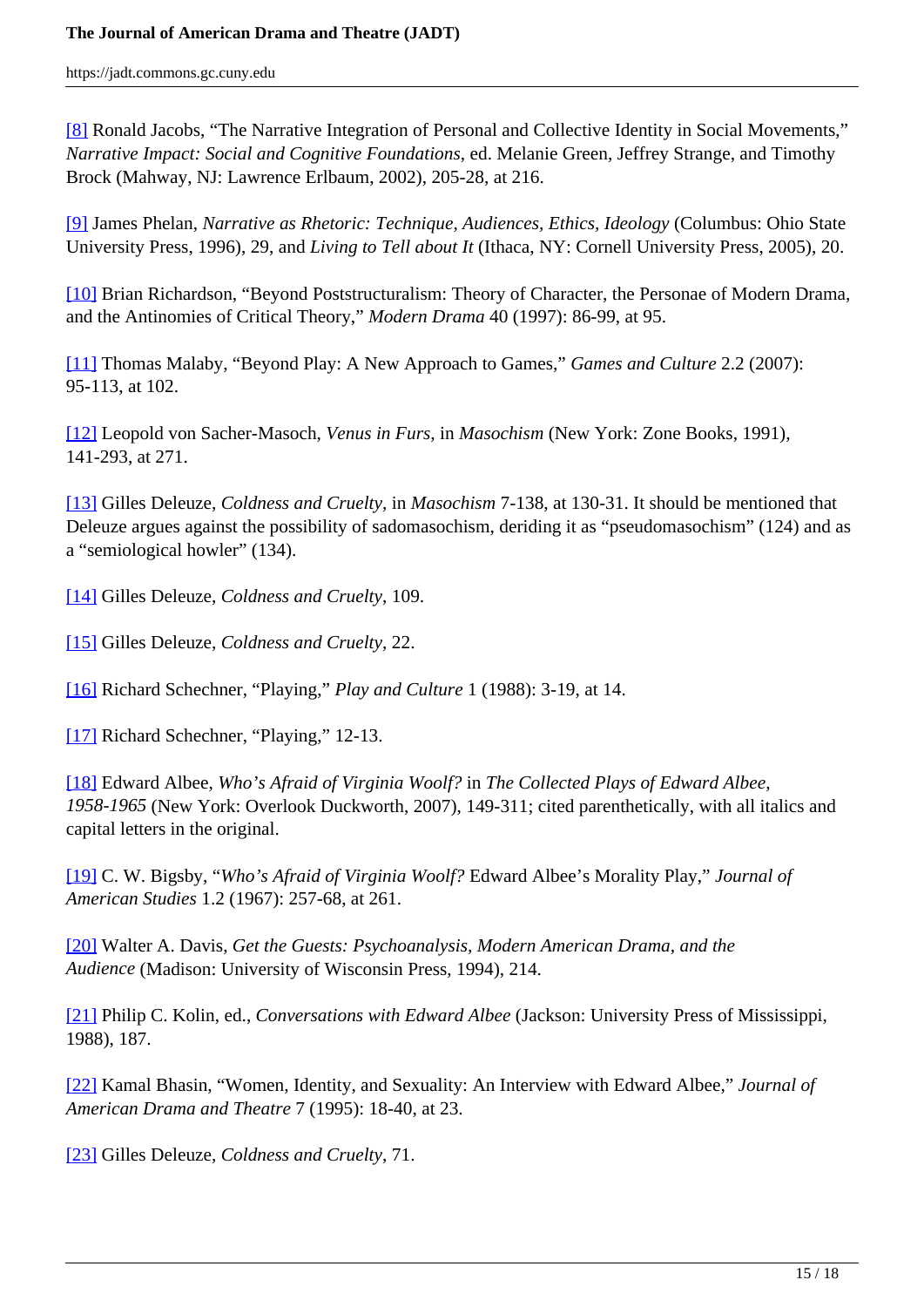[24] Clare Virginia Eby, "Fun and Games with George and Nick: Competitive Masculinity in *Who's Afraid of Virginia Woolf?*" *Modern Drama* 40.5 (2007): 601-18, at 614.

[25] Gilles Deleuze, *Coldness and Cruelty*, 60.

[26] Lee Edelman, *No Future: Queer Theory and the Death Drive* (Durham, NC: Duke University Press, 2004), 21.

[27] William Flanagan, "The Art of the Theatre IV: Edward Albee: An Interview," *Paris Review* 10 (1966): 92-121, at 111; italics in original.

[28] Rachel Blau Duplessis, "In the Bosom of the Family: Contradiction and Resolution in Edward Albee," *Minnesota Review* 8 (1977): 133-45, at 137.

[29] Richard Schechner, "Who's Afraid of Edward Albee?" *Tulane Drama Review* 7.3 (1963): 7-10, at 8-9.

[30] Sky Gilbert, "Closet Plays: An Exclusive Dramaturgy at Work," *Canadian Theatre Review* 59 (Summer 1989): 55-58, at 57-58.

[31] John Clum, *Acting Gay: Male Homosexuality in Modern Drama* (New York: Columbia University Press, 1992), 189.

[32] Jesper Juul, *Half-Real: Video Games between Real Rules and Fictional Worlds* (Cambridge: MIT Press, 2005), 196.

[33] Edward Albee, quoted in Matthew Roudané, "*Who's Afraid of Virginia Woolf?*: Toward the Marrow," *The Cambridge Companion to Edward Albee*, ed. Stephen Bottoms (Cambridge: Cambridge University Press, 2005), 39-58, at 51; italics in original.

[34] Edward Albee, quoted in Matthew Roudané, "*Who's Afraid of Virginia Woolf?*," 51.

[35] As Geertz notes, "Fighting cocks . . . is like playing with fire only not getting burned. You activate village and kin group rivalries and hostilities, but in 'play' form, coming dangerously and entrancingly close to the expression of open and direct interpersonal and intergroup aggression (something which, again, almost never happens in the normal course of ordinary life), but not quite, because, after all, it is 'only a cockfight'" (*The Interpretation of Cultures* [New York: Basic Books, 1973], 440).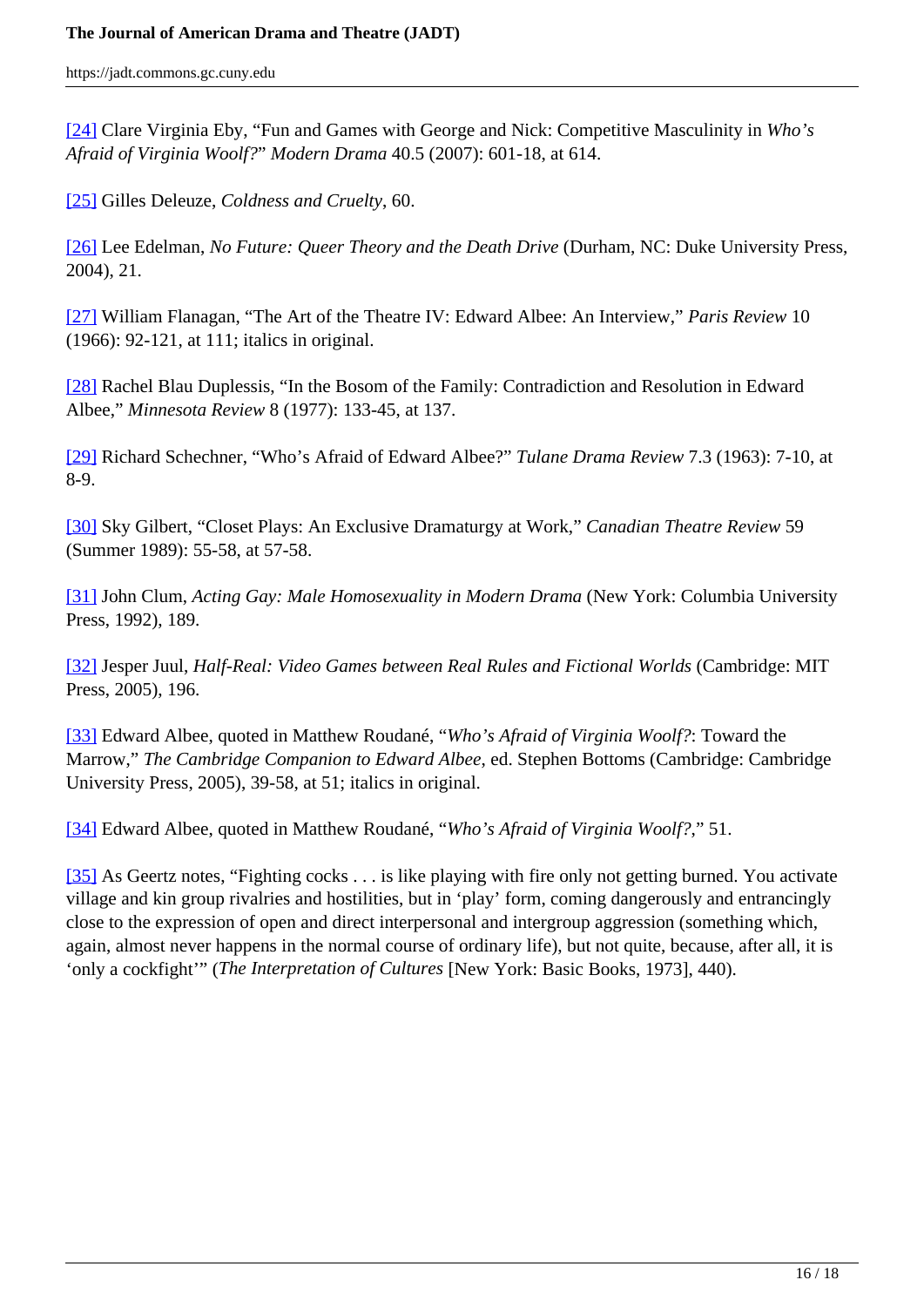

"Edward Albee's Sadomasochistic Ludonarratology in *Who's Afraid of Virginia Woolf?*" by Tison Pugh

ISNN 2376-4236

*The Journal of American Drama and Theatre* Volume 31, Number 1 (Fall 2018) ©2018 by Martin E. Segal Theatre Center

#### **Editorial Board:**

Co-Editors: Naomi J. Stubbs and James F. Wilson Advisory Editor: David Savran Founding Editors: Vera Mowry Roberts and Walter Meserve

#### **Editorial Staff:**

Managing Editor: Kiera Bono Editorial Assistant: Ruijiao Dong

## **Advisory Board:**

Michael Y. Bennett Kevin Byrne Tracey Elaine Chessum Bill Demastes Stuart Hecht Jorge Huerta Amy E. Hughes David Krasner Esther Kim Lee Kim Marra Ariel Nereson Beth Osborne Jordan Schildcrout Robert Vorlicky